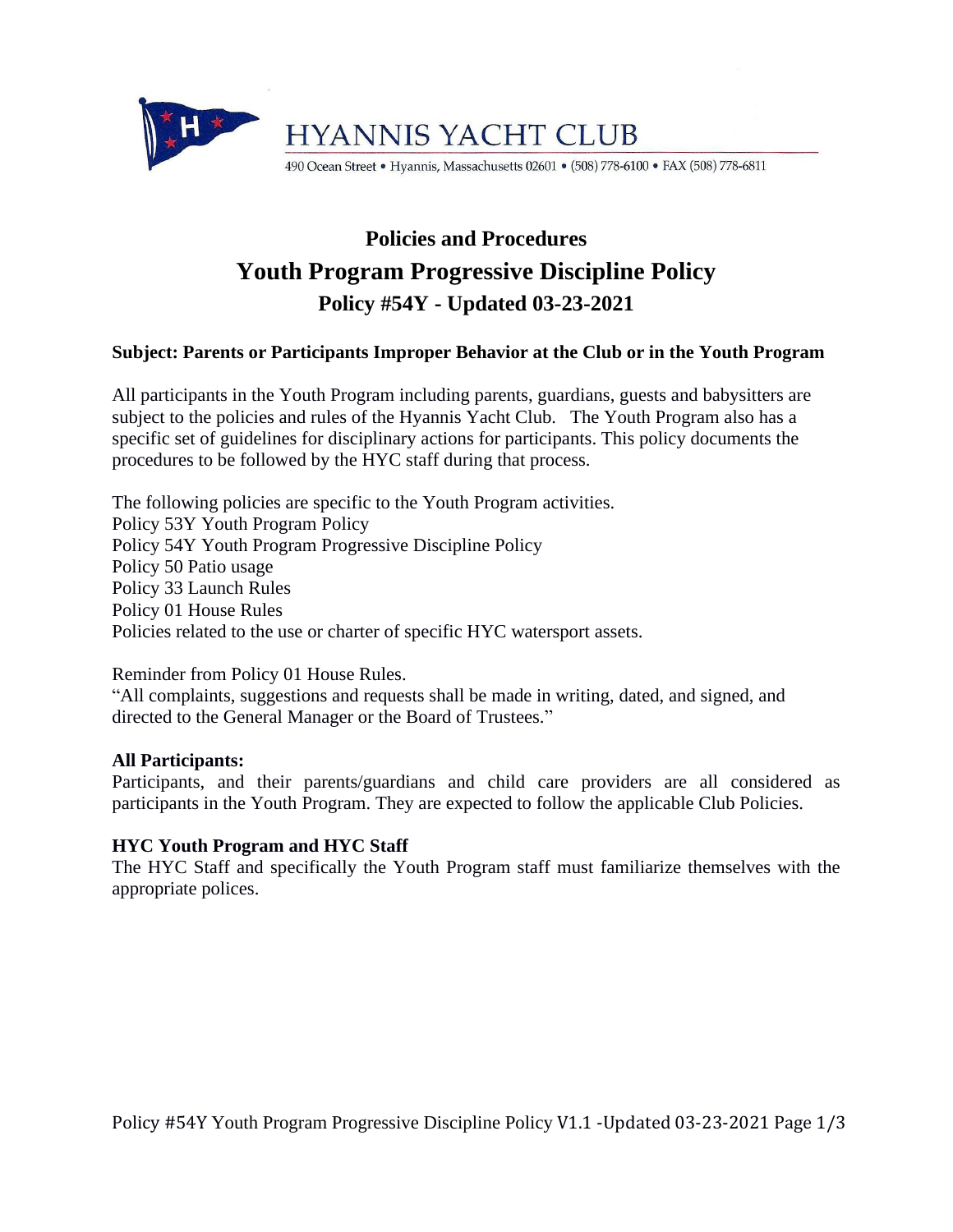### **YOUTH PROGRAM PROGRESSIVE DISCIPLINE POLICY**

In order to run a safe and productive program, we need to have a discipline policy. Our progressive discipline policy maintains that each participant will have two chances to correct any disciplinary problems that arise. Parents will be notified of all serious discipline situations. The instructor may contact and request a parent to pick-up the child early. If the situation warrants, the instructor will refer your child to the Program Director(s) and the General Manager for appropriate action.

- 1. First incident: your parents will be called by the Program Director(s) and the transgression will be reported. This will be recorded in your file and the General Manager will be informed.
- 2. Second incident: you and your parents will be asked to meet with the Program Director(s) to discuss the first and second transgression and to create a plan that will avoid any future misbehavior. The notes from this meeting will be placed in your file, and the General Manager will be informed. Depending upon the seriousness of the transgression you will lose at least one day of all program activities and/or will be prohibited from participating in the next event planned for the program.
- 3. Third incident: your parents will be asked to meet with the Program Director(s) and the General Manager. The meeting is to inform your parents that you have been dismissed from the program. No refund will be given. The notes from this meeting will be placed in your file.

Cause for disciplinary action may include, but are not limited to:

- Continued and willful disobedience, and/or open defiance of the authority of any instructor,
- Conduct of such nature as to constitute a continuing danger to the physical well-being of themselves or other participants,
- Physical or verbal harassment, fear or intimidation upon another participant or upon any instructor or other club employee. This includes harassment by the means of social media.
- Taking, or attempting to take, personal property or money from another participant by means of force or fear,
- Willfully causing, or attempting to cause substantial damage to club property.

HYC has a **zero tolerance policy for alcohol, drugs, vaping products or tobacco** use by participants in the Youth Program. Any violation will result in immediate expulsion from the program. Fee will not be refunded.

The General Manager shall be notified of all incidents. No action shall be taken by any of the staff without the prior approval of the General Manager.

A copy of Form 54F will be sent to the appropriate Active Member of the club for participants paid for by the Active Member.

For Non -Member participants, a copy of Form 54Y will be sent to the parent or guardian of record and to the Active Member sponsor.

Reentering the Youth Program is at the discretion of the General Manager.

The HYC staff shall use **Policy 54Y Form 54F** to report an incident.

Policy #54Y Youth Program Progressive Discipline Policy V1.1 -Updated 03-23-2021 Page 2/3